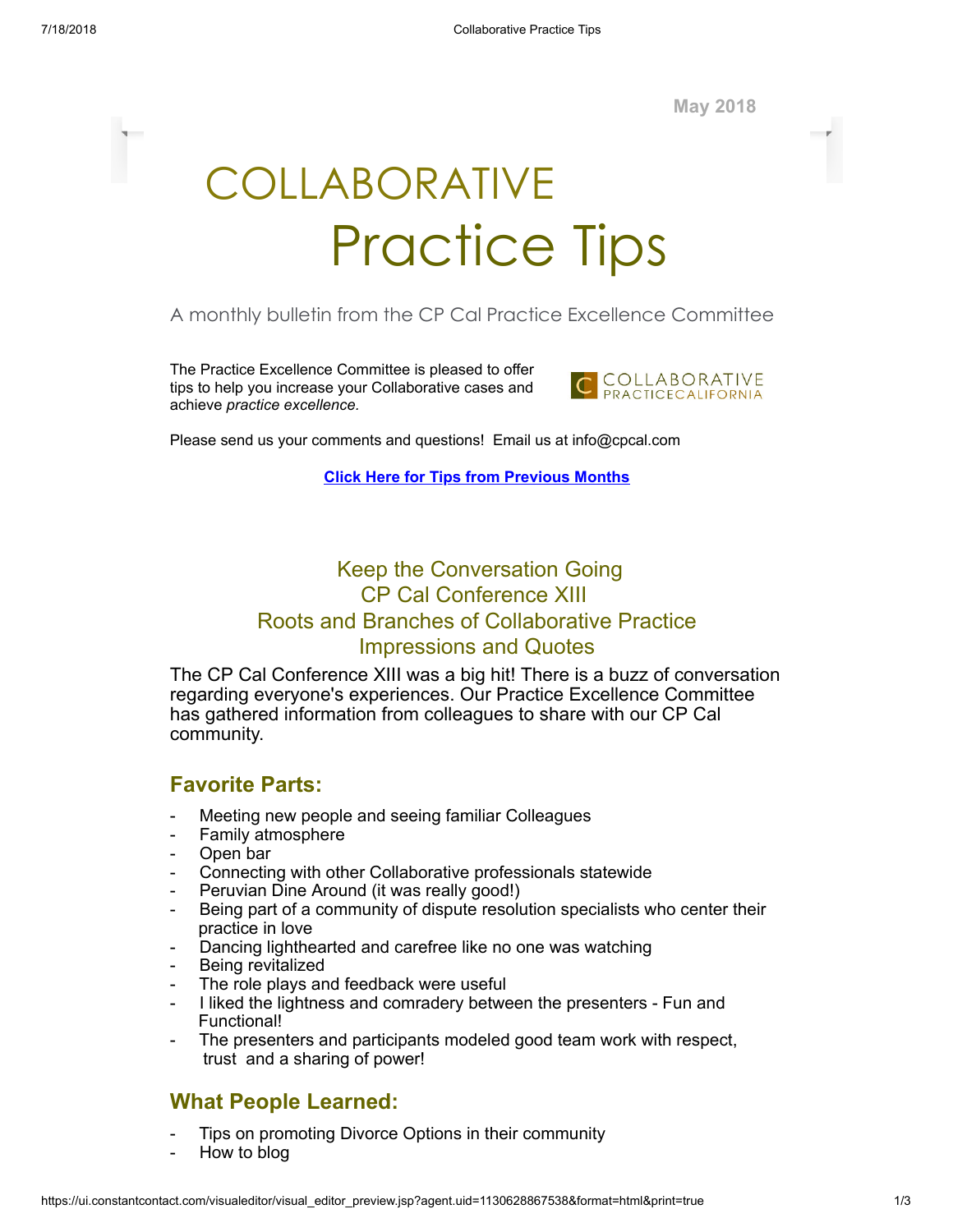- The mediators most important job is to remind both clients that the other person is a human being
- How to spread the collaborative word through marketing
- Develop a brand and protect it
- How to guide clients in thinking about their conflicting feelings, and their different emotional and reactive thoughts or "parts"
- Asking the hard questions doesn't make the problem bigger, it gives the client a way to start processing what's important
- Ask the parties in the beginning: "How connected do you want to be when this is over; Financially? Through your kids? Through the family residence?"
- The similarities and differences of gray divorce
- Get the child specialist in early on and understand how their role as a neutral can keep the focus on the children in team meetings!
- We can all remind everyone in our lives to act less in ways of power and dominance and more in ways of compassion, generosity, and love. (from Cat Zavis Plenary)

### **More Quotes:**

"I tend to forget between conferences how very fun it is to connect so intensively with colleagues both in my circle and those I see less often, as well as to meet new people. We share stimulating experiences while also gaining nuggets of knowledge in a way that is unique to the Conference, and I invariably come home satiated, excited, grateful, energized, and, of course, tired!" --Mary Ann Aronsohn, MA, LMFT

"Nothin' better than hanging out with people committed to making a powerful difference and honing their skills so that they might do this in the most effective and powerful ways possible. It's an honor and privilege to be a part of this FUN as well as dedicated community! Thanks to Neil and Gloria for a fabulous experience!"

-- Ria Severance, LMFT

#### **Conference XIII Attendance Facts:**

140 participants check-in (plus the 13 speakers not registered for conference).

26 first timers

5 scholarships (7 approved)

 Mental Health Professionals Financial Professionals Attorneys Other (Certified Divorce Real Estate Expert & Realtor)

11 attendees from out of state, including AZ, FL, MI, MO, NV, OR, TN, TX & UT.



#### **Join the Conversation #cpcal**